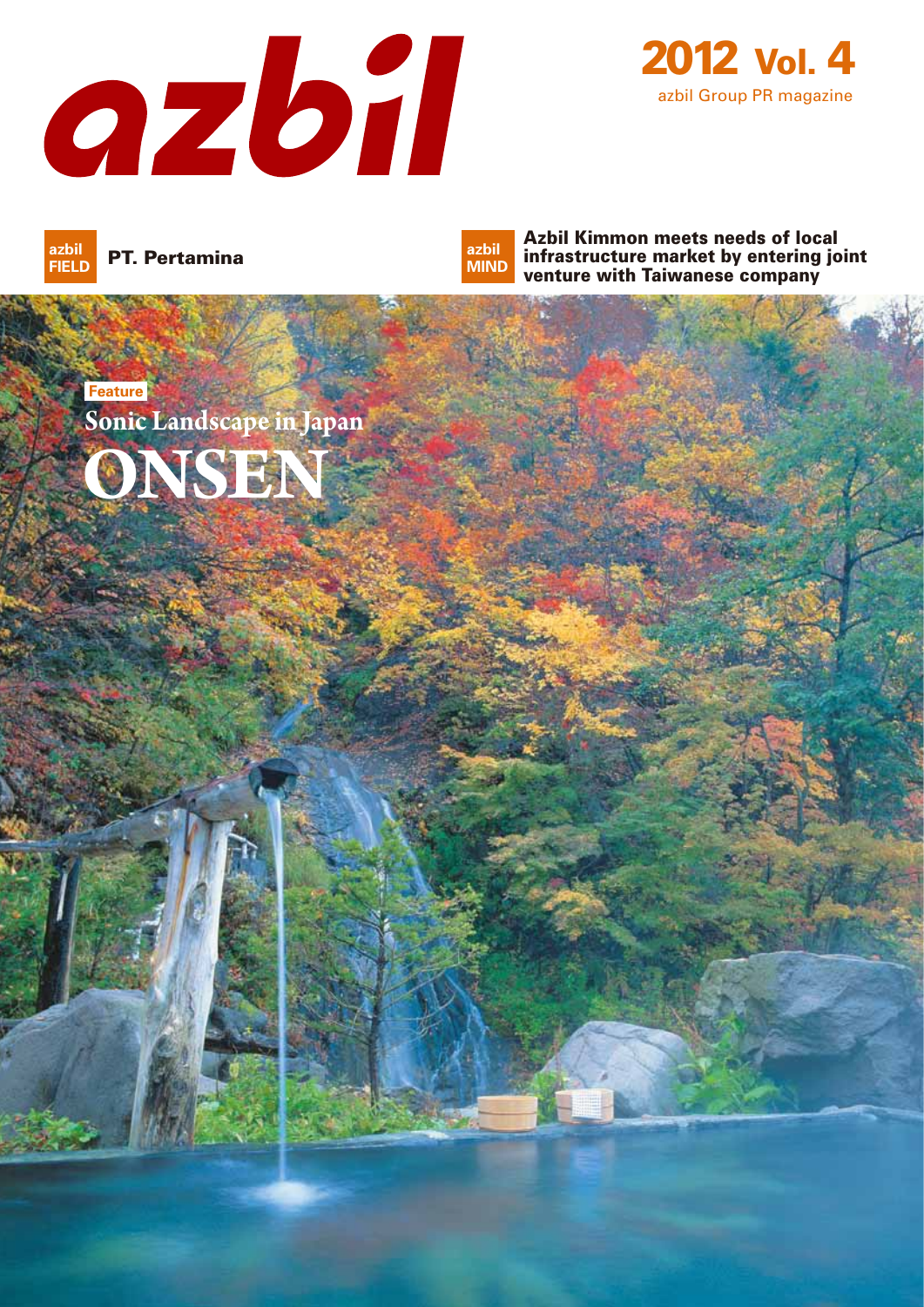

## 【*poka poka*】 〜ポカポカ

*There are seven volcanic belts that traverse the islands of Japan. Many of the country's volcanoes remain active. When they erupt, volcano can pose a threat to people's lives and livelihoods, but living around volcanoes does have its benefits, one of them being the presence of hot springs, or* **onsen** *in Japanese. There are said to be over 3,000* **onsen** *resorts in Japan, spanning from the island of Hokkaido in the north to the islands of Okinawa in the south.*  **Onsen** *are basically springs of water heated by magma. Bathing in the hot water, which often contains chemicals and minerals that originate in volcanic gases, is said to improve blood flow, relieve muscle tension, and help treat certain illnesses and injuries. There is a mimetic phrase used in Japanese to describe the feeling of being warmed to the very core of your body…* **poka poka***. Every year in Japan 100 million people bathe in* **onsen***. For most Japanese, the time spent relaxing and experiencing that* **poka poka** *feeling is a very precious thing.* 

cial places. Because of the chemicals and minerals present in the hot spring water, one warms up more quickly in an onsen bath than in an ordinary bath drawn from hot tap water. Many of those chemicals and minerals are beneficial to people with injuries and illnesses. In fact, before medicine was as developed as it is today, onsen were a common means of treatment and recuperation. To this day, many people stay for extended periods at onsen resorts to try out the healing and restorative powers of the springs. Onsen are categorized by spring type, which is determined by the chemicals and minerals present. The spring type is displayed in the bathing rooms.

A lot of onsen bathing facilities are centrally located so that people can go for a bath and be back the same day, but most onsen resorts that provide overnight accommodations are in idyllic mountain locations or in popular beach resort areas. Going to an onsen resort means enjoying uncommon environments. Most bathing rooms at onsen inns are designed so that guests can enjoy the view as well, which may be of mountains, a river, the ocean, or gardens. Also common are open-air baths. Guests can enjoy long baths while taking in views of cherry blossoms, new spring leaves, colorful autumn leaves, snow, and other sights that set apart the seasons.

 Here is what a typical day on an onsen trip looks like. During the day people will

"Clear" hot springs are colorless, clear, odorless and tasteless. They have few chemicals and minerals often present in onsen, but on the other hand they are easy on the skin because of their lack of irritants, making them ideal for children and the elderly. Alkaline springs have excellent skin beautifying properties.

go around to see popular sights in the area, and in the evening they check in to their inn. They first take a long bath at the inn's onsen. Afterwards they gather for dinner and enjoy dishes made with locally grown seasonal foods. After dinner, guests change into *yukata* (a kind of simple *kimono*) provided by the inn and go on walks (shown right), or perhaps take another bath. In the morning they take another onsen bath to wake themselves up, and then eat

ing in bathtubs is sometimes contrasted with customs in Western countries, where showers have become more common. The bath is not just a way to cleanse the body of the day's sweat and dirt, it is also a way to relax, both physically and mentally.

 Given the Japanese love of bathing, it is easy to see why onsen are truly spe-

flowing water– water that often exhibit distinctive colors and odors–onsen were thought of as mystical phenomena.

 One would be hard pressed to find anywhere else in the world where the people enjoy bathing as much Japan. It is common to take baths daily, and many people are fond of taking long, hot baths. The practice prevalent in Japan of soak-

The water in these springs is fairly acidic, giving these springs good antibacterial properties. They are effective in treating chronic skin diseases, but because the water can irritate the skin, these springs can cause sores on the skin. The elderly and people with naturally dry skin should avoid these springs.

These springs are recognizable because of the odor from the hydrogen sulfide gas, which is the smell of rotten boiled eggs. They are effective in treating skin diseases, but because the water can irritate the skin, people with naturally dry skin should avoid them. Be careful of getting into these springs wearing anything made of silver as the water will quickly oxidize it.

Geological research suggests that in Beppu, Oita Prefecture, which is one of the most well-known onsen resorts in the country, hot water was springing from the ground as far back as around 50,000 years ago. Digs from Stone Age site have yielded evidence of people using onsen, meaning that onsen have enriched the lives of the Japanese people for several thousands of years.

 Folklore abounds at older onsen resorts telling of people discovering springs and their effects after witnessing deer and herons bathing in the hot water and tending to their wounds. There are also numerous legends of high-ranking Buddhist priests either discovering them or striking their walking staffs into the ground, causing onsen to spring up and flow. This underscores the fact that, with their plentifully

# onte Landscape in

### Chemicals and minerals in *onsen* can be therapeutic

 In addition to their therapeutic and warming properties, onsen offer guests the kind of tranquility that is hard to come by in dayto-day life. This is the reason Japanese people sometimes feel the sudden desire to go to onsen.

Before you get into the bath water, take a pail, **2.**scoop up some hot water from the bath tub with it and rinse yourself off well. Rinse off from the bottom up, beginning with your feet, stomach, chest, and shoulders. This is to wash off dirt and to acclimate yourself to the temperature and spring type.

#### **Simple hot springs**

**• Mainly good for:** Rheumatic disorders, cuts

**• Major** *onsen* **resorts:** Gero Onsen (Gifu Prefecture) Yufuin Onsen (Oita Prefecture)

#### **Chloride springs**

Chloride springs contain salt, so the water tastes salty. The salt content attaches to the skin and keeps the body from sweating, which helps the body's core retain heat. **• Mainly good for:** Cuts, burns, neuralgia, chronic gynecological

 disorders **• Major** *onsen* **resorts:** Atami Onsen (Shizuoka Prefecture) Shima Onsen (Gunma Prefecture)

### **Carbon dioxide springs**

The water in these springs contains dissolved carbon dioxide gas, so when you get into these baths, bubbles attach to the skin. The carbon dioxide gas expands the capillaries and lowers blood pressure, hence their nickname "hot springs for the heart" **• Mainly good for:**

 Hypertension, strokes, arteriosclerosis **• Major** *onsen* **resorts:** Shikanoyu (Tochigi Prefecture) Tobira Onsen (Nagano Prefecture)

Gently halfway get into the bath at first (sub- $\Box$  merging yourself just to the point below where your heart is) so as not to expose your body to sudden changes in water pressure. Once your body has gotten used to the water, you can get all the way into the bath. Do not put your towel into the bath water.

Get out of the bath and rest as needed to **A** Get out of the bath and rest as needed to **4.**<br>**4.** Reep yourself from overheating. After soaking for a bit, get out of the bath and wash yourself (outside the tub). It is okay to wash yourself before getting in the bath to begin with, but soaking in some types of spring water makes it easier to scrub off dead skin and cleanse your pores more thoroughly. Note: At some facilities you are asked to wash thoroughly before getting into the bath.

#### **Acidic springs**

- **Mainly good for:**
- Chronic skin diseases, eczema
- **Major** *onsen* **resorts:** Kusatsu Onsen (Gunma Prefecture) Tamagawa Onsen (Akita Prefecture)

#### **Sulfurous springs**

- **Mainly good for:**
- Chronic skin diseases, diabetes, hypertension, arteriosclerosis
- **Major** *onsen* **resorts:**
- Manza Onsen (Gunma Prefecture) Kurokawa Onsen (Kumamoto Prefecture)

#### **Sulfate springs**

Sulfate springs can be further divided into three types: springs with high calcium content, which has a calming effect; springs high in magnesium, which is good for healing external injuries, and those high in sodium, which helps combat hypertension.

- **Mainly good for:**
- Hypertension, arteriosclerosis, strokes **• Major** *onsen* **resorts:**
- Tamatsukuri Onsen (Shimane Prefecture) Sagasawa Onsen (Shizuoka Prefecture)

#### **Ferruginous springs**

High in iron content, water from these springs is clear and colorless when it first leaves the ground, but it quickly oxidizes and turns brown or reddish brown in color. These springs are recommended for women who are slightly anemic.

- **Mainly good for:** Gastrointestinal disorders, menstrual disorders
- **Major** *onsen* **resorts:** Arima Onsen (Hyogo Prefecture)
- Yokoyakyo Onsen (Nagano Prefecture)

Beppu Onsen, which is referred to in the text, has about 3,000 separate springs. It has springs of nearly all distinct spring types.

You shouldn't rinse off with a shower after finishing your bath. This is because washing away the chemicals and minerals of the spring water can reduce the beneficial effects they have after the bath. Wipe down with a cloth to dry yourself off in the bathing room before returning to the changing room.



breakfast. Guests who stay for more than one night often spend their time at the inn napping, bathing, and napping again.

### Enjoying *onsen* together with scenery of the changing seasons

# The uncommon relaxation the hot springs provide



- 
- 
- 

- 
- 
- 



### *How to bathe in an onsen* **3. 5.**

You go into the changing room, remove all You go into the changing room, remove all<br> **1.** of your clothes, take a face towel, and enter the bathing room. Be sure to drink plenty of fluids before taking a bath. Drinking alcohol in baths is strictly prohibited.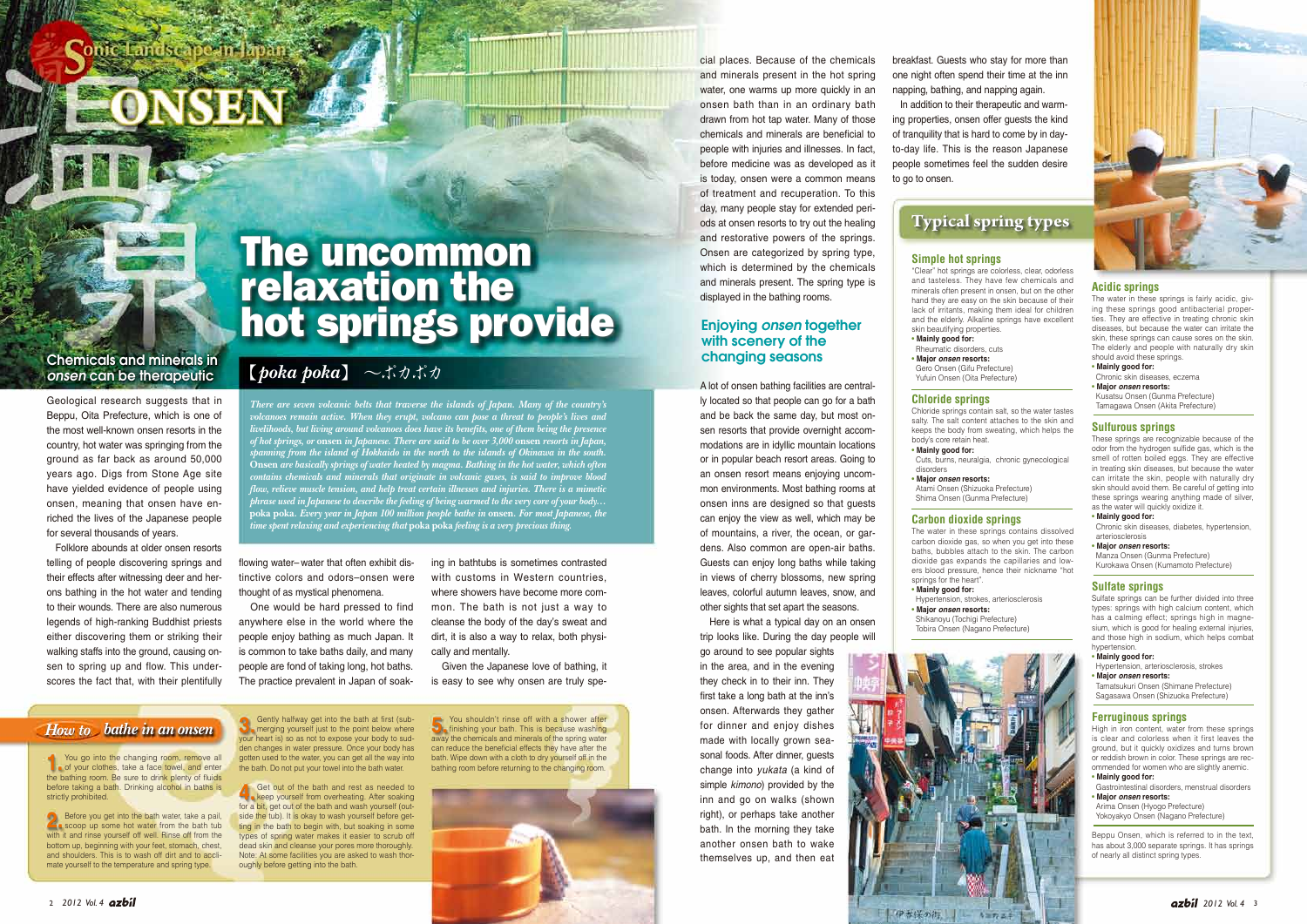# PT. Pertamina



PT. Pertamina, which provides a reliable supply of energy for Indonesia's industries and everyday life, revamped its aging DCS while the plant was shut down for routine maintenance. This method enabled the company to modernize the system while minimizing production loss during system renewal. Going forward, the company is planning to implement energy-saving measures.

#### **PT. Pertamina**

such as Taiwan, so as a manufacturer we need to establish a framework for stable supply. It's our responsibility to minimize plant downtime for renewal of the system."

newed. Azbil's Harmonas-DEO<sup>™</sup> monitoring and control system was introduced as the new DCS. It offers similar ease-of-use and is achieving the same operability and productivity after system switchover.

 Azbil and ABID proposed revamping the DCS during the plant's planned maintenance<sup>\*2</sup>. Specifically, this meant performing a hot change over (HCO), or renewing part of the system while the plant remained operational; and a cold change over (CCO), or replacing the system during the plant's scheduled downtime for planned maintenance. The changeover required two days, but since it was carried out during planned maintenance while a section of the plant was shut down anyway, actual plant downtime for replacing the system was zero.

> Mr. Dadi Sugiana said : " At Pertamina, all seven refineries are aiming to place in the top 25 percent for energy efficiency based on the Solomon Associates Energy Intensity Index, a benchmarking method for the oil refining sector. Among them, our Cilacap refinery has the highest ranking, in the top 30 percent worldwide, and we plan on improving it further. We look forward to continued support from the azbil Group, which is regarded highly for its control technologies."

 Mr. Dadi Sugiana said: " This method of combining HCO and CCO was in fact adopted in the late 1990's when the DCS was installed at Cilacap's two oil refining plants, and we were able to significantly reduce plant downtime compared with a conventional system changeover. Our partner at the time was Azbil. So we considered its track record, including its engineering capability to respond flexibly to unforeseen situations, and decided to award this project to Azbil."

To shorten the switchover time and cut the renewal cost, any equipment such as sensors, valves, and terminal panels already installed and in good working condition were left in place, and only the DCS was re-

 Mr. Erfan Gafar said: " The DCS was replaced while part of the plant was shut down for planned maintenance. So the timing of replacing the DCS would change depending on how the maintenance work progressed. Despite repeated schedule changes, the switchover was completed as originally planned without delay."

 Following a pledge by Indonesian President Yudhoyono to reduce the nation's greenhouse gas emissions by 18% by 2025, Indonesia's key industries are now expected to implement measures to reduce carbon emissions. In response, Pertamina is taking initiatives to lower both carbon emissions and energy costs. Mr. Imam Udiantoro said: "One of

the targets in our performance contract with the Indonesian government is optimizing energy usage at the paraxylene plant. And we are aiming to achieve this by optimizing furnace operation and reducing heat source loss."



PT. Pertamina was established in 1957 by the Indonesian government to provide stable supplies of oil and gas. In November 2001 the company was privatized with the aim to more effectively utilize energy resources; today, it has grown into Indonesia's largest oil and gas enterprise. Pertamina owns oil and natural gas reserves across Indonesia and handles a vast array of oil-related products; including the production of various fuels from gasoline and light and crude oils through to liquefied natural gas and jet fuel, and the production of non-fuel products such as asphalt and coke, and petrochemical products as benzene and paraxylene. Already well known throughout Indonesia, Pertamina is gaining recognition overseas. And in a bid to become

a leading enterprise representing Southeast Asia, the company is meeting the challenge of changing mindsets internally to tackle cost reduction, environmental measures, and other initiatives.

 Pertamina currently operates six oil refineries, of which Refinery Unit IV at Cilacap is positioned as a strategically important production base. It boasts a production capacity of 348,000 barrels/day, and produces fuels such as gasoline, avtur, diesel, and LPG, paraxylene, lube base oil, and sulfur.

 Mr. Sundhoro R said: "Cilacap's Refinery Unit IV consists of two oil refining plants that began operation in 1971 and 1983, and a paraxylene plant that started operation in 1990. Our challenge was updating the existing DCS\*1 used for operation and management of the paraxylene plant. So we asked several

vendors to draw up proposals for this project."

Proposals for modernizing the aging system of the paraxylene plant were solicited from four vendors, with the condition that the renewal be completed in a short time. To mitigate the risk of production loss due to a delay in construction, Pertamina imposed a strict requirement for the vendor to pay a penalty should construction fall behind schedule. After carefully reviewing all vendors' plans, the company selected Azbil Corporation and its local affiliate, PT. Azbil Berca Indonesia (ABID), as partners for this project.

 Mr. Ibnu Zaenal said: "Consumption of paraxylene continues to expand in Indonesia and surrounding areas

#### *The problem of renewing a DCS in operation for 20 years*

#### *System renewal during planned maintenance realized a changeover in minimum time*

#### *Raising operational efficiency is future issue of business management*



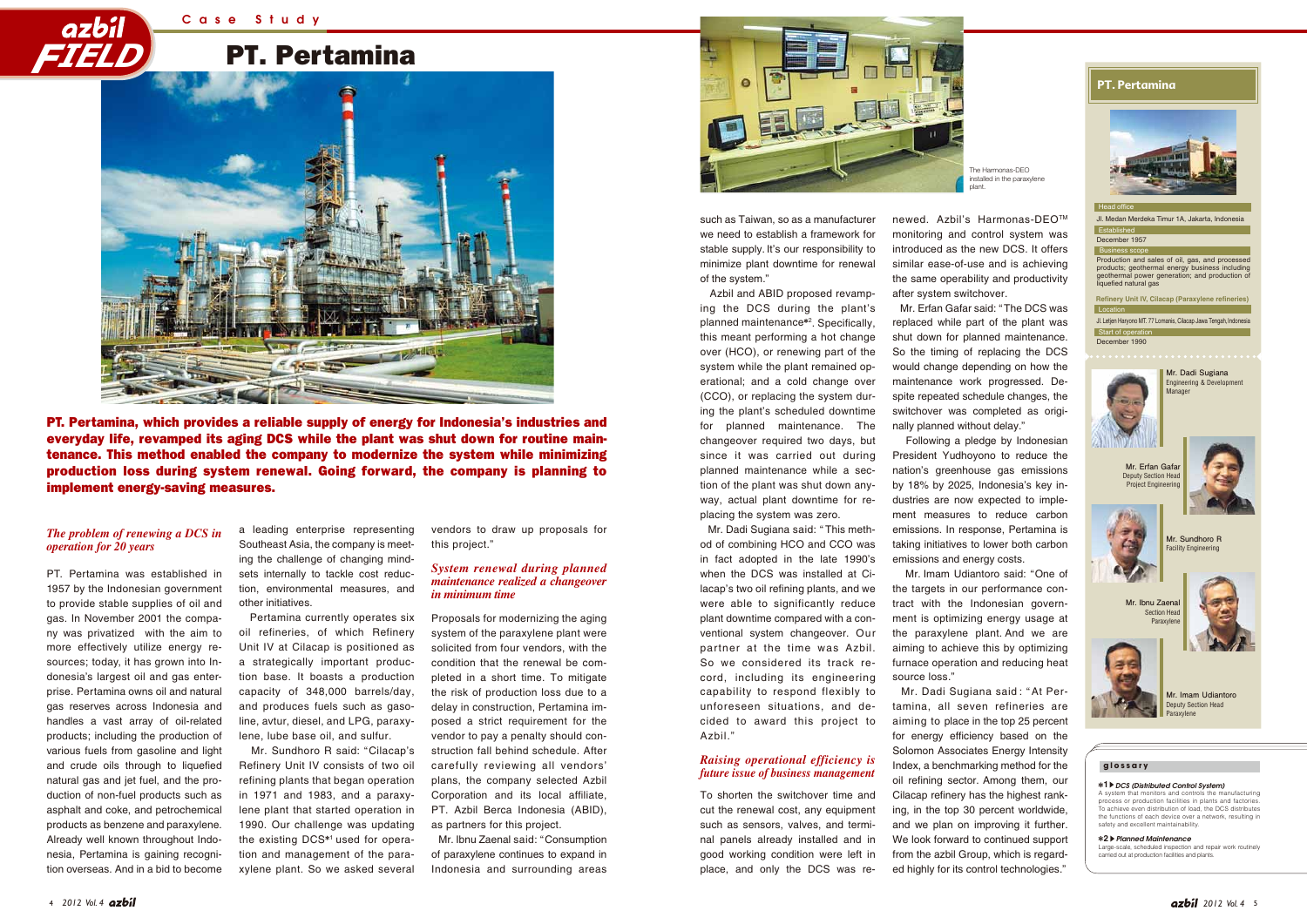

production, quality control, financial affairs, etc. Most of the production staff members have received technical training from Azbil Kimmon in Japan.

 Since the September 2011 startup, Azbil Kimmon Technology has already received numerous orders, including orders for repair and new meters. The company's immediate goal is to produce and maintain a total of 100,000 gas meters as soon as possible.

Following upon its Building Automation and Advanced Automation businesses, in 2004 the azbil Group launched a Life Automation (LA) business to directly help people live active lives. Since then, the Group has been working to expand this business.

> The azbil Group has set the strengthening of overseas business as a key policy for the achievement of its medium-term plan that began in 2010. Promoting the LA business in the global market, focusing on aggressive entry into Asian infrastructure markets, the azbil Group continuously strives to contribute to people's lives based on its the philosophy of " human-centered automation. "

 Within the azbil Group, Azbil Kimmon Co., Ltd. plays a key role in the LA business. This company, long known as Kimmon Manufacturing Co., Ltd., has been providing customers with measuring instruments such as gas meters and water meters for many years. In December 2005, Azbil Corporation (formerly Yamatake Corporation) acquired equity participation in the company. In April 2008, the company was made a wholly owned subsidiary of Azbil Corporation with the aim of boosting the azbil Group's LA business. Since then, Azbil Kimmon has been growing as Japan's leading manufacturer of gas and water meters.

zbil Kimmon Technology was<br>
established at a site of Yung<br>
Loong Engineering's 8000 m<sup>2</sup> established at a site of Yung factory in Miaoli County, Taiwan. In September 2011, 5 months after establishment, Azbil Kimmon Technology began full-fledged operation.

 In April 2011, to enhance the overseas LA business, Azbil Kimmon established the joint venture company named Azbil Kimmon Technology Corporation in partnership with Yung Loong Engineering Corporation. In Taiwan, Japanese domestic gas meters have been widespread since the 1970s, and many such meters manufactured by Azbil Kimmon have been sold through local dealers. Yung Loong Engineering, the partner of Azbil Kimmon, is a leading gas meter company having business relationships with all 25 gas companies in Taiwan. It is also well known because it is certified under Taiwan's measurement laws for autonomous calibration of gas meters.

> oday Azbil Kimmon Technology has a total of 20 employ-<br>ees who handle the work of ogy has a total of 20 employees who handle the work of

 Behind the establishment of the new company is the fact that in January 2011, a law came into effect in Taiwan that requires all household gas meters to have safety features like automatic shutdown and a communications-capable microcomputer. The new company has been established to rapidly handle the expected increased demand for intelligent gas meters in Taiwan in the future.

 Also important are the following factors: the quality of Japanese products is rated very highly by people in Taiwan, and there has already been a strong demand for gas meters featuring Japanese technology and know-how. Meeting such needs is another important

mission for Azbil Kimmon Technology.

 The Azbil Kimmon Technology factory is the sixth Azbil Kimmon gas meter factory (the other five being located in Japan) and can manufacture and maintain over 120,000 household and industrial gas meters per year. In addition, Azbil Kimmon Technology can calibrate its products on-site before shipment, which gives the company an important advantage in rapid production and repair services.

 Azbil Kimmon Technology will be developing its business based on "Japan

quality," using the know-how accumulated in Japan by Azbil Kimmon. For this reason, various types of equipment needed for production have been brought from Japan.

 The company's production and sales will focus on Type N (high performance membrane) gas meters. In the past, Yung Loong Engineering has sold and maintained various kinds of meters, including Type N. When Azbil Kimmon Technology was established, Yung Loong Engineering handed off its maintenance work for Type N meters to Azbil Kimmon Technology. Accordingly, the establishment of Azbil Kimmon Technology appears to be quite significant for Yung Loong Engineering.

#### *Aggressively entering infrastructure markets worldwide to develop the azbil Group's global LA business*

#### *Azbil Kimmon's tangible and intangible knowhow, accumulated through long experience in Japan, comes to the Taiwanese market*



#### *Responding to higher demand for intelligent gas meters, thanks to new legislation*

# **Azbil Kimmon meets needs of local infrastructure market by entering joint venture with Taiwanese company**

Azbil Kimmon Co., Ltd., a part of the azbil Group's expanding Life Automation (LA) business, in April 2011 formed Azbil Kimmon Technology Corporation together with Yung Loong Engineering Corporation in Taiwan. In consequence of a revision of the laws in Taiwan, a rapid rise in demand for intelligent gas meters is anticipated. The newly formed company is preparing a system for reliably and rapidly supplying these products and providing maintenance services for them.



Azbil Kimmon Technology Corporation was formed in Miaoli County, Taiwan.